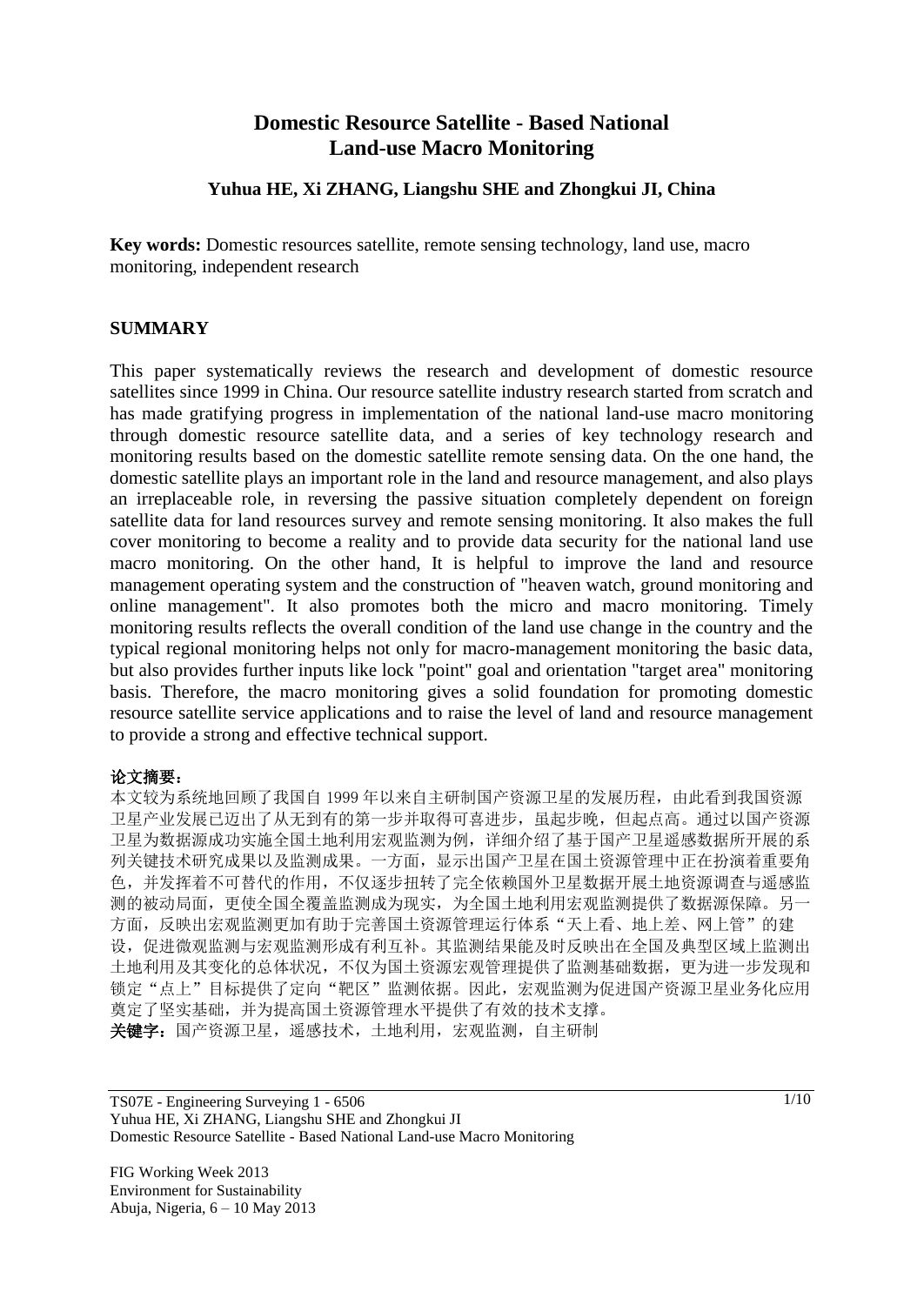# **Domestic Resource Satellite - Based National Land-use Macro Monitoring**

### **Yuhua HE, Xi ZHANG, Liangshu SHE and Zhongkui JI, China**

### **1. INTRODUCTION**

From 1999 to 2009, China implemented a new round of land and resource survey project, one of them is land use dynamic monitoring by remote sensing project. Project with "3s" technology as the foundation, combining with the ground survey and computer network communication and other modern means of science and technology, in the use of the land within the specified period resource and land use changes in remote sensing monitoring $^{[1]}$ . The data source often mainly used high-resolution remote sensing data such as the United States (Landsat, IKONOS, QB), France (SPOT), India (IRS). On the one hand, with continuous dynamic monitoring for multi-source, multi-temporal, multi-resolution satellite remote sensing data is an urgent demand, continuously to improve the quantity, quality, and resolution; On the other hand, with the increase of monitoring the city and expansion of the scope, the country annually funds for the purchase of the massive foreign satellite data is also increasing. Nevertheless, due to various reasons it is difficult to receive remote sensing data in some regions of China, which has resulted in not achieving full coverage of nationwide monitoring.

Despite the late start of our resource satellite development, it has made great progress and improvement by achieving the rapid development as in the past decade foreign satellite remote sensing technology from 1999, has successfully launched a series of Resource Satellites (CBERS-01/02/02B, ZY1-02C), resources III (ZY-3), Beijing-1 small satellite (BJ-1) as well as the environment I satellite (HJ-1A  $/$  B). With the successful launch of highresolution satellites in orbit, China has gradually reversed the passive situation of overreliance on foreign satellite data. It makes the choice of using both remote sensing data at home and abroad, so that the field of remote sensing technology applications becomes broader, and optitum use of domestic satellite data of land-use macro-monitoring is implemented.

This paper systematically reviewes the course of resources satellites development of China, through the domestic based satellite data of land use macro-monitoring implementation, and details of a series of key technology research carried out by a domestic satellite-based remote sensing data as well as monitoring results. Successful implementation of macro monitoring clearly shows the domestic satellite data will play an important role in land and resource management. For the domestic satellite data service applications laid the technical foundation and provide technical support to further improve the efficiency, effectiveness, and efficiency of domestic resources satellite applications.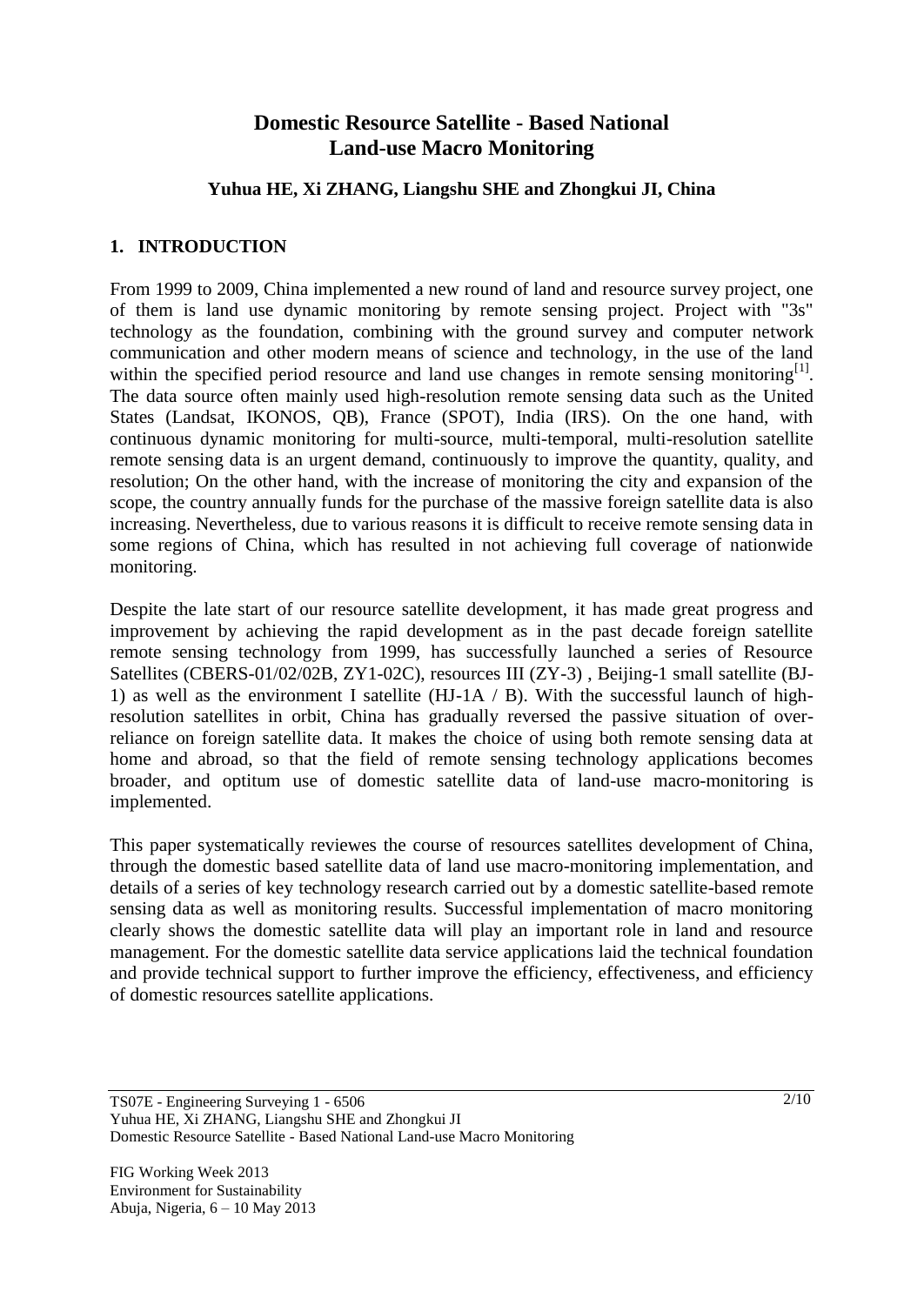## **2. EARTH RESOURCE SATELLITE DEVELOPMENT REVIEW**

The goal of Earth resource satellite as the most important remote sensing detectors is very clear for earth resources and environment detection of satellite<sup>[2]</sup>. Earth resource satellites can quickly and effectively provide the relevant information of the status quo of the earth resources. With the emergence of the resource satellite as well as the use of remote sensing technology, fundamentally change the methods and means of human observations of the Earth.

### **2.1 Introduction of foreign land resource satellite development**

The first Earth resource satellite of the world was launched on July, 1972 by U.S.A. The extensive use of the satellite remote sensing information made people realize the importance of resource satellite search, development, utilization and management of earth resources as a very effective tool, so many countries tried to developed their own earth resource satellites. The most typical and commonly used are U.S. Landsat, French SPOT, JERS of Japan, the European Community the ERS, Radarsat Canada, India IRS<sup>[2]</sup>.

### **2.2 Development Review of the Domestic Earth Resource Satellite**

Earth resource satellite has gone through three main stages of development in China. The first phase from 1970s to the early 1980s, mainly by learning to explore, research study, technical imitation and build the team; the second phase gradually enter of the experiments and preliminary application from 1980; Next the third stage since the 1990s, mainly to the widely used<sup>[3]</sup>. Domestic resources satellite, as the representative of the CBERS satellite series (including CBERS-01/02/02B 、 ZY1-02C), ZY-3, Beijing-1 small satellite (BJ-1) and environmental satellite series (HJ-1A/1B).

### 2.2.1 China-Brazil Earth Resources Satellite

The China-Brazil Earth Resources Satellite (**CBERS**) is a real-time transmission type of earth observation remote sensing satellite, it can sent visible light, multi-spectral remote sensing image information to China, Brazil and the rest of the world with the receiving ability of both national and regional. It has been widely used in crop yield estimation, environmental protection and monitoring, urban planning and land and resources survey and investigation, which has played a very important role in the economic and social development in different countries[4]. China's first Earth resource satellite was successfully launched in Taiyuan thus ending the history of China not having own .land resources remote sensing satellite. Ultimately it developed real-time satellite remote sensing data, which is more representative of the level of China's satellite development to a new level<sup>[5], [6]</sup>.

CBERS-01 satellite (CBERS-01) was successfully launched on October 14, 1999 in Taiyuan, which remained in orbit for 3 years and 10 months. CBERS-01 was developed in cooperation with Brazil as China's first generation transmission type of Earth resources satellite<sup>[7]</sup>. It was hailed as "a model of the South-South cooperation<sup>[8]</sup>.

CBERS-02 satellite (CBERS-02) was successfully launched on October 21, 2003, which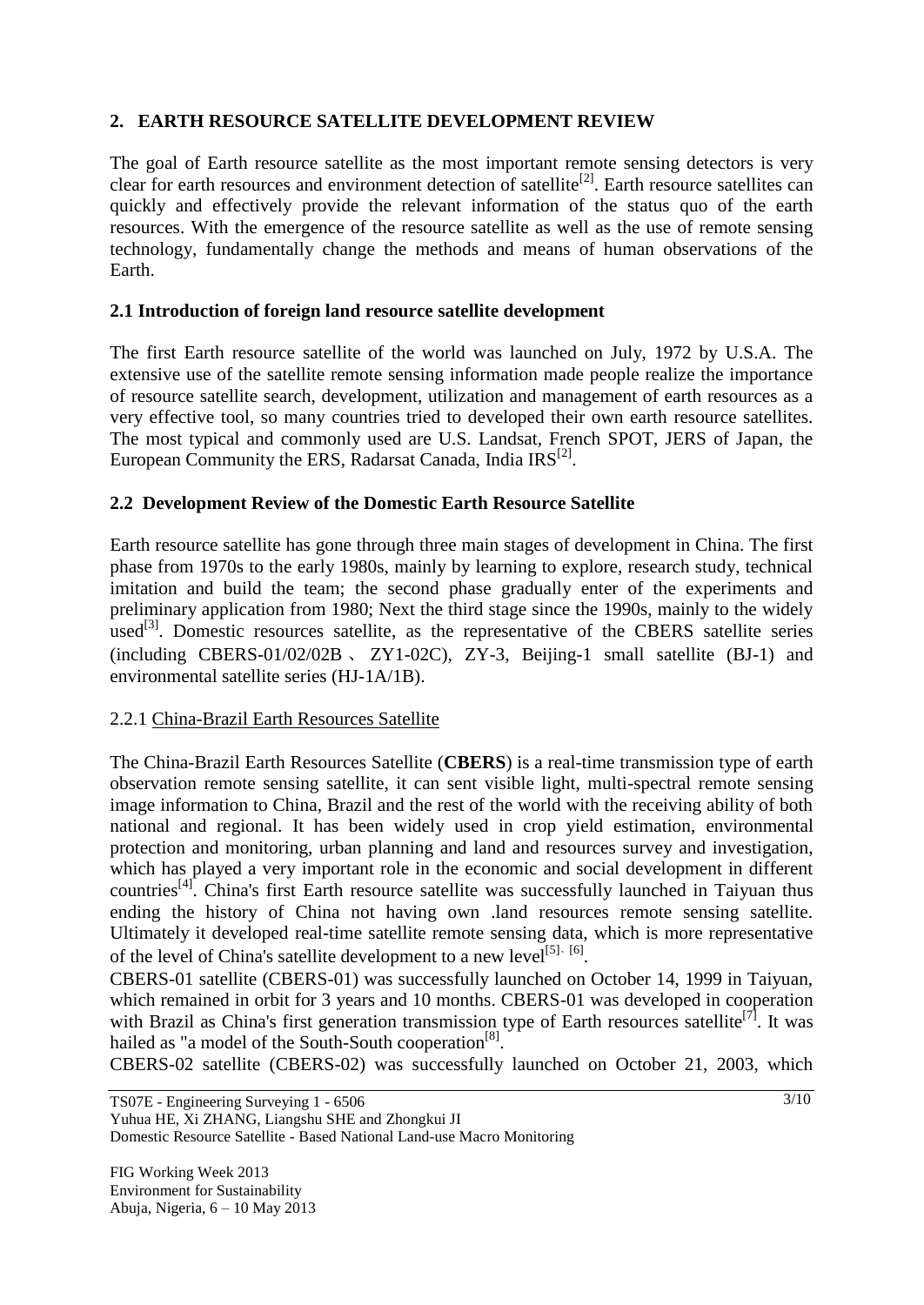remained in orbit for five years and three months, far beyond the two-year design life. Second satellite had the longest life expectancy in China's low orbit Remote Sensing Satellite<sup>[9]</sup>. The satellite technical characteristics of the 02 satellite and 01 are basically the same, but Optimized design 02 satellites in orbit, the satellite has been greatly improved in quality and reliability to ensure the continuity and consistency of our resource remote sensing satellite data .for sustained stability which is of great significance for remote sensing applications; and at the same time, it also increased the international market satellite remote sensing data resources<sup>[10]</sup>.

CBERS 02B satellite (CBERS-02B) is the third satellite of the system, It was successfully launched on September 19, 2007 and remained in orbit for only 1 year and 8 months and didn't have normal operation from May 2009. 02B satellite is the first one for a wide range of industries to provide high spatial resolution satellite image data in China, it has a high load resources and low resolution of great significance for ensuring that the CBERS satellite system has long-term stable operation satellite at the same time<sup>[8]</sup>. Its launch promoted international cooperation in the field of aerospace. It will play an extremely important role in development and production follow-up CBERS satellite<sup>[4]</sup>. The subsequent satellite 03 and 04 are being developed, it is understood that the 03 satellite launch time has been initially identified in 2014. In addition, China and Pakistan are also carrying out pre- work of -05/06 satellite<sup>[8]</sup>.

China has independently developed civilian one wide band, high spatial resolution remote sensing satellite CBERS-02C<sup>[15]</sup>. It was successfully launched at the Taiyuan Satellite Launch Center on December 22, 2011, which can be widely used in land use dynamic monitoring of land use change survey, development of mineral resources protection and utilization of survey and monitoring of geological disasters, ecological and geological environment survey, disaster prevention and mitigation, disaster assessment, urban and rural planning and construction and other related industries. Ministry of Land implemented under the auspices of resources satellite not only to fill the high-resolution remote sensing data gaps, but also greatly ease the domestic high-resolution remote sensing data out of stock issues, Also greatly ease the problems of domestic high-resolution remote sensing data is interrupted, It can significantly improve the land resources survey and monitoring level, effective support resource environmental remote sensing survey and monitoring business operations.

### 2.2.2 ZY-3 satellite

The ZiYuan-3 (ZY-3) is the first of a new series of high-resolution civilian stereo mapping satellites, which was launched on January 9, 2012 in Taiyuan. The main task is long-term, continuous, stable, fast access to a nationwide high-resolution three-dimensional images and multispectral images. It has a designed life expectancy of five years<sup> $[11]$ </sup>. The ZY-3 satellite fills the gaps in China's civilian mapping satellites and serves as a milestone in enhancing China's independent access to high-resolution geospatial information and resolving the strategic shortage of fundamental geographic information resources. It will reverse the situation of the civil space stereo mapping business depends on the situation of foreign remote sensing data, and to promote the level of surveying and mapping services in China. The successful launch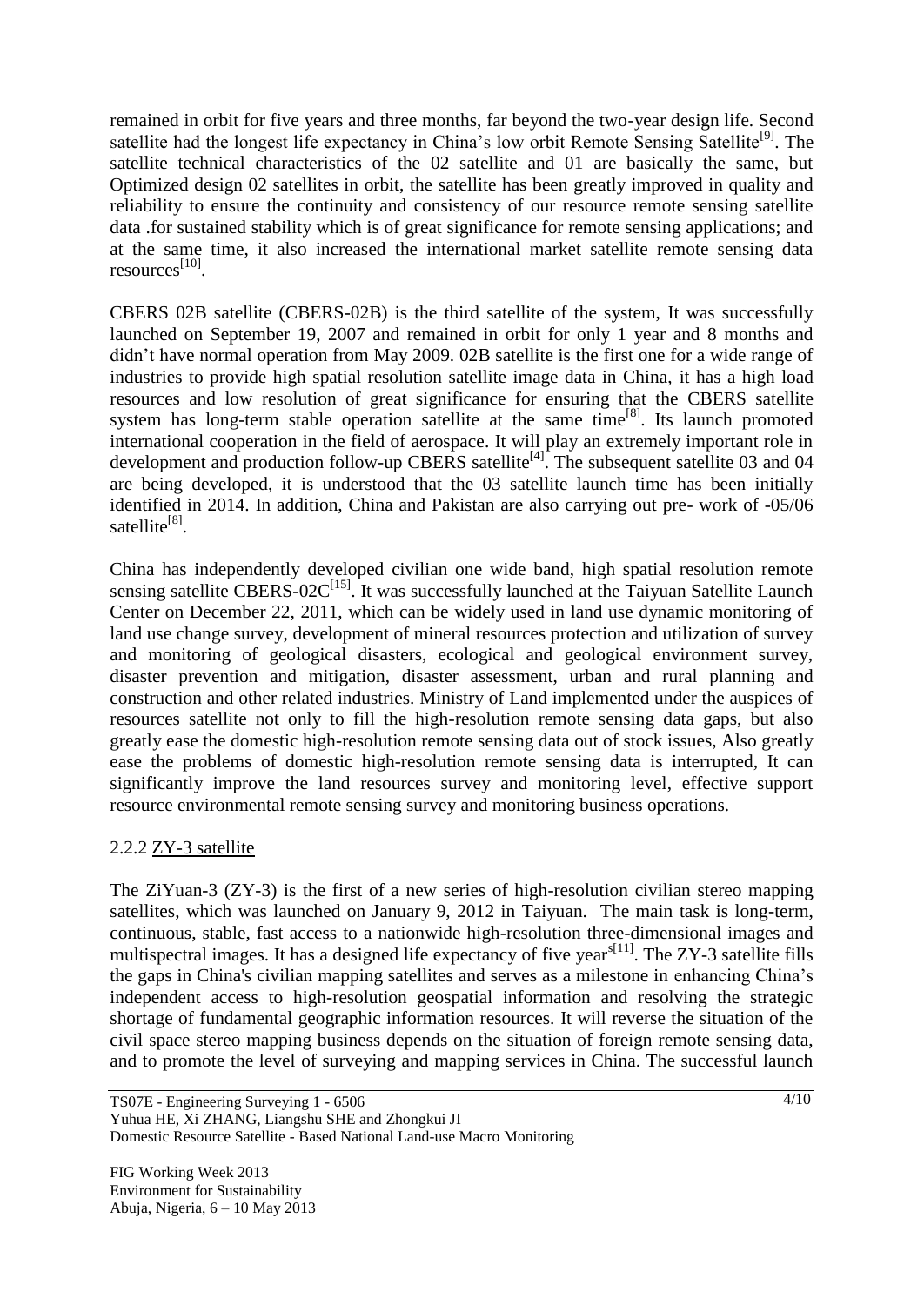is an important symbol of our mapping geographic information equipment level substantive leap, and it is a milestone of the maintenance national geographic information, spatial information security. It is reported that it will be launch 02, 03, 04 follow satellite behind ZY-3. It is similar with  $ZY-3$  in the accuracy and already comparable with the SPOT satellite<sup>[16]</sup>.

## 2.2.3 Beijing-1 small satellites

Beijing-1 small satellite was developed and launched on October, 2005 by SSTL (Surrey Satellite Technology Limited), which was handed over to China's national ministry of science and technology and Beijing municipal government and another two departments. Now the BJ-1 small satellite runs orderly. The satellite is a high-resolution earth observation satellite, two type of sensors were carried on the satellite. Its excellent performance of wide coverage and high revisit to some extent alleviated the urgent need for high-resolution remote sensing images, and the products are distributed to many users from land use change survey, surveying and mapping, agriculture management, and monitoring of geological disasters, etc. al fields  $^{[12]}$ .

## 2.2.4 HJ -1 satellites

HJ-1 series satellites are mainly used for environment and disaster monitoring in China. The HJ-1A and -1B satellite has been launched on September 2008. The lifespan on orbit is 3 years. Due to the high temporal resolution, macroscopic properties and multi-scale have broad application prospects in large-scale, all-weather, all-time environment and disaster monitoring and evaluation<sup>[13]</sup>. HJ-1C is the first SAR sensor, and will be launched in 2012. It will with HJ-1A and HJ-1B formed the "2 + 1" constellation, initially formed on monitoring capabilities for our environment and disaster<sup>[14]</sup>.

## **3. LAND USE MACRO-MONITORING**

## **3.1 Goals and Tasks**

The overall goal of macro monitoring is carried out based on the domestic resources satellite data source for the land use macro monitoring, mainly querying the existing domestic resolution multi-spectral data of CBERS, HJ-1A / B and BJ-1, to achieve at least 1 time per year full coverage nationwide land-use change monitoring and every 2-3 years once current land use remote sensing monitoring. Domestic resources satellite service applications, independently developed satellites to get a wider range and depth of application in the field of land management. Other applications are perfecting Land Use Dynamic Monitoring System, the formation of macro and micro monitoring complementary relationship, to participate in the decision-making of economic macro-control which has great potential for land management and land resources, accurate, comprehensive basic data.

The general task is to carry out new construction land-based land-use macro monitoring annually, macro grasp the total land use change and quickly master the annual land use trends, to provide a "target" for national land use dynamic remote sensing monitoring and land regulation. To carry out more than 500,000 population urban scale expansion monitoring,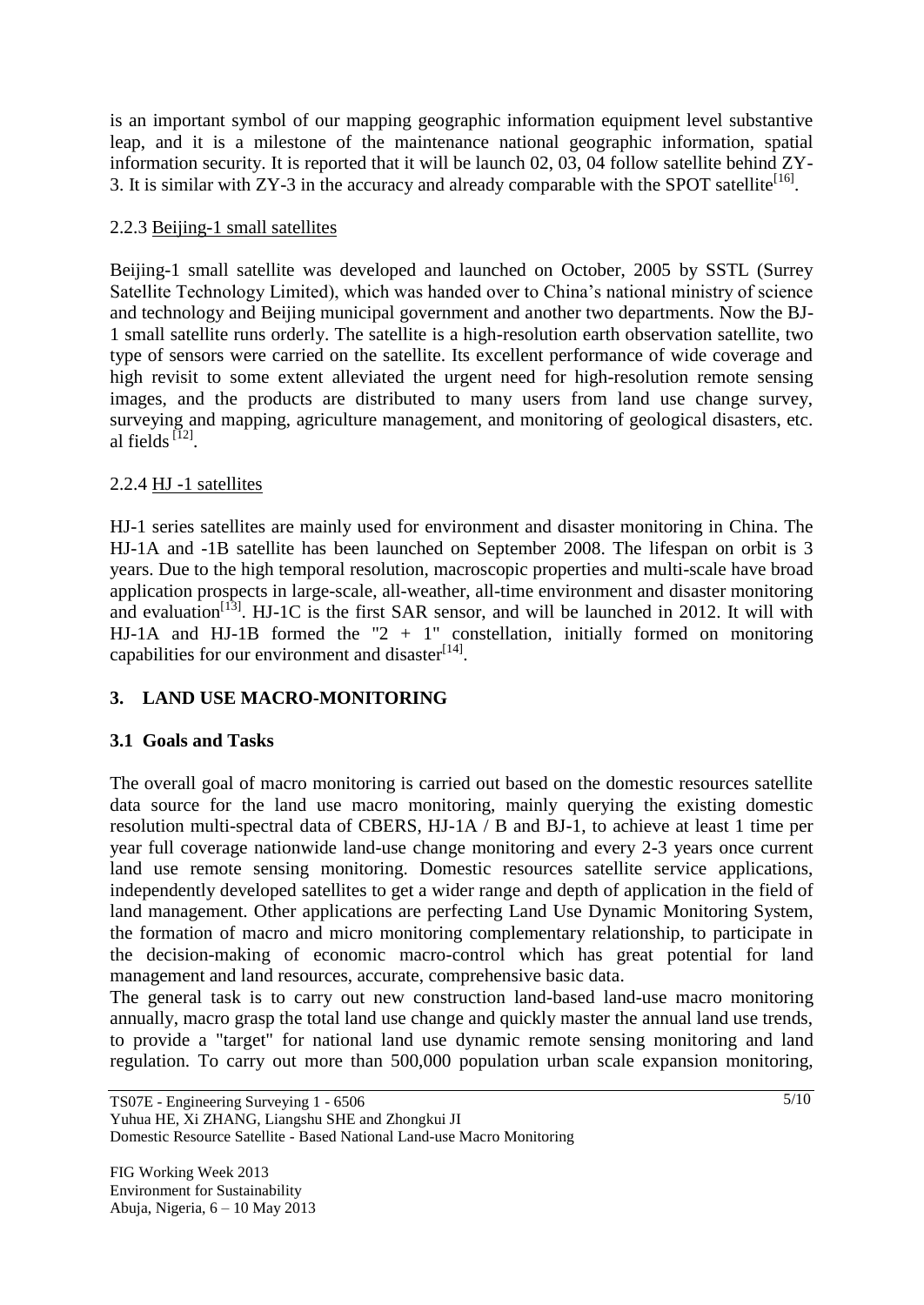grasps the expansion trend of key city. Providing the basic data for land and resource management and macro-decision making; According to department needs to carry out timely emergency monitoring, and continue to promote the domestic resources satellite land business application and demonstration, and to provide technical support for domestic resources satellite service applications.

### **3.2 Domestic satellite data sources**

The implementation of land-use macro monitoring in 2009 with regard to the (BJ-1) Beijing-1 small satellite multispectral image as the main data source, it selected the two images 2007.09-2008.01 and 2008.09-2009.01. When BJ-1 remote sensing images could not satisfy the coverage conditions, it was supplemented by (CBERS-02B) image data. The domestic satellite data acquisition and the situation of provinces cover is shown in Table 3-1. BJ-1 multis-pectral data covering more than 17million square kilometers and more than 200million square kilometers covered by CBERS-02B multi-spectral data.

| phase<br>ime<br>ند  | Φ<br>c<br>$\rightarrow$<br>$\cdot$ $-$<br>$-$<br>÷<br>$\overline{\phantom{0}}$<br>U,<br>$\overline{e}$<br><b>e</b><br>sat<br>c<br>$\Rightarrow$ | go<br>н.<br>$-$<br>$\overline{\phantom{0}}$<br>$-$<br>9e | $\equiv$<br>$\cdot$ $\overline{\phantom{a}}$<br>Ė<br>a<br>$-$<br>$\overline{\phantom{0}}$ | $-1$<br>$\circ$<br>웅<br>ᇰ | $-$<br>$\times$<br>w<br>∸<br>. CO | Ρg<br>$m$ e<br>ī<br>÷ | <b>bo</b><br>$\equiv$<br>aoni<br>$-1$<br>$\rightarrow$ | $-$<br>$\overline{\phantom{0}}$<br>$-$<br>$-$ | gu<br>$\circ$ | <br>ℼ<br>÷<br>ਨਿੰ<br>$\overline{\phantom{0}}$<br>۰<br><b>B</b><br>'M) | $\Rightarrow$<br>m<br>b.<br>$\overline{\phantom{0}}$<br>ਛ<br>$-$<br>$\overline{\phantom{0}}$ | œ<br>$\overline{\phantom{0}}$<br>⊷<br>$\sigma$<br>$\overline{\phantom{a}}$<br>$\overline{\phantom{a}}$<br>Le<br>$\mathbb{N}$ | $\cdot$ $\overline{}$<br>Ξ<br>$\overline{\phantom{a}}$<br>∸<br>⊷<br>ത | an<br>ب.<br>Ċ<br>룹 | $-$<br>angx<br>$\cdot$ $\overline{\phantom{a}}$<br>$\overline{\phantom{0}}$ | ೲ<br>-<br>ndon<br>Lã<br>m | $\overline{\phantom{0}}$<br>ä<br>÷<br>$\sim$<br>$\overline{v}$<br>노 | $-$<br>∽<br>$\equiv$<br>⋍<br>$\overline{\phantom{m}}$<br>ست | $\overline{\phantom{0}}$<br>ಹ<br>÷<br>₩<br>ᅕ | <b>bo</b><br>guangdong | ⊶<br>guangxi | nan<br>İai | <b>bo</b><br><b>Septiment</b><br>$\overline{a}$<br>ರ<br>$\overline{90}$<br><b>Septiments</b><br>$\circ$<br>-6 | ਜ਼<br>÷<br>≕<br>$\overline{\phantom{a}}$<br>-<br>ठ<br>$-$<br>S | ◡<br>ō<br>ᅌ<br>$\mathbf{N}$<br>$-$<br>$\overline{g}$ | -<br>nan<br>Б | ang<br>xiz | $-1$<br>shanx: | $\Rightarrow$<br>in<br>gan | $\overline{\phantom{a}}$<br>a<br>÷<br>힣<br>∺<br>$\cdot$ $\overline{ }$<br>ರ್ | $\sigma$<br>$-$<br>×<br><b>bo</b><br>≕<br>$\overline{\phantom{a}}$<br>$-$<br>$\equiv$ | ang<br>$-$<br>5<br>$\overline{\phantom{a}}$<br><b>1</b><br>$-1$<br>$\mathbf{\times}$ |
|---------------------|-------------------------------------------------------------------------------------------------------------------------------------------------|----------------------------------------------------------|-------------------------------------------------------------------------------------------|---------------------------|-----------------------------------|-----------------------|--------------------------------------------------------|-----------------------------------------------|---------------|-----------------------------------------------------------------------|----------------------------------------------------------------------------------------------|------------------------------------------------------------------------------------------------------------------------------|-----------------------------------------------------------------------|--------------------|-----------------------------------------------------------------------------|---------------------------|---------------------------------------------------------------------|-------------------------------------------------------------|----------------------------------------------|------------------------|--------------|------------|---------------------------------------------------------------------------------------------------------------|----------------------------------------------------------------|------------------------------------------------------|---------------|------------|----------------|----------------------------|------------------------------------------------------------------------------|---------------------------------------------------------------------------------------|--------------------------------------------------------------------------------------|
| 2007.9<br>$-2008.1$ | $BJ-1$                                                                                                                                          |                                                          |                                                                                           |                           |                                   |                       |                                                        |                                               |               |                                                                       |                                                                                              |                                                                                                                              |                                                                       |                    |                                                                             |                           |                                                                     |                                                             |                                              |                        |              |            |                                                                                                               |                                                                |                                                      |               |            |                |                            |                                                                              |                                                                                       |                                                                                      |
|                     | <b>CBERS</b><br>$-02B$                                                                                                                          |                                                          |                                                                                           |                           |                                   |                       |                                                        |                                               |               |                                                                       |                                                                                              |                                                                                                                              |                                                                       |                    |                                                                             |                           |                                                                     |                                                             |                                              |                        |              |            |                                                                                                               |                                                                |                                                      |               |            |                |                            |                                                                              |                                                                                       |                                                                                      |
| 2008.9<br>$-2009.1$ | $BJ-1$                                                                                                                                          |                                                          |                                                                                           |                           |                                   |                       |                                                        |                                               |               |                                                                       |                                                                                              |                                                                                                                              |                                                                       |                    |                                                                             |                           |                                                                     |                                                             |                                              |                        |              |            |                                                                                                               |                                                                |                                                      |               |            | $\Delta$       |                            |                                                                              |                                                                                       |                                                                                      |
|                     | <b>CBERS</b><br>$-02B$                                                                                                                          |                                                          |                                                                                           |                           |                                   |                       |                                                        |                                               |               |                                                                       |                                                                                              |                                                                                                                              |                                                                       |                    |                                                                             |                           |                                                                     |                                                             |                                              |                        |              |            |                                                                                                               |                                                                |                                                      |               |            |                |                            |                                                                              |                                                                                       |                                                                                      |

Table 3-1 domestic satellite data acquisition and provincial coverage summary

## **3.3 Key Technology Research and results**

Macro monitoring key technologies research mainly relies on some important projects. Such as the Ministry of Land and Resources of special - a new round of survey "land use dynamic remote sensing monitoring "(1999-2009), the second national land survey (2007-2010),

Especially COSTIND research thematic projects - domestic resources satellite remote sensing data of land use large-scale applications. Ministry of Land and Resources nonprofit industry research thematic projects- experimental study of land use macro-monitoring application based on domestic satellite, national satellite application technology industry thematic projects-based on the domestic satellite data land use macro monitoring demonstration project. As well as a number of key engineering and research topics - domestic resources satellite macro monitoring key technical pre-research, domestic resources satellite in medium and low resolution is the orthophoto map production and land use change information extraction. Obtained the result of land use macro monitoring key technology research has laid a solid technical foundation to improve the automation level of domestic satellite data of land use macroscopic monitoring and to further build the macro-monitoring business application system based on the domestic satellite data.

The achievements of key technology research including macro-monitoring domestic satellite coverage analysis and coverage program, macroeconomic monitoring the domestic satellite data characteristics analysis and the data pretreatment technology, satellite remote sensing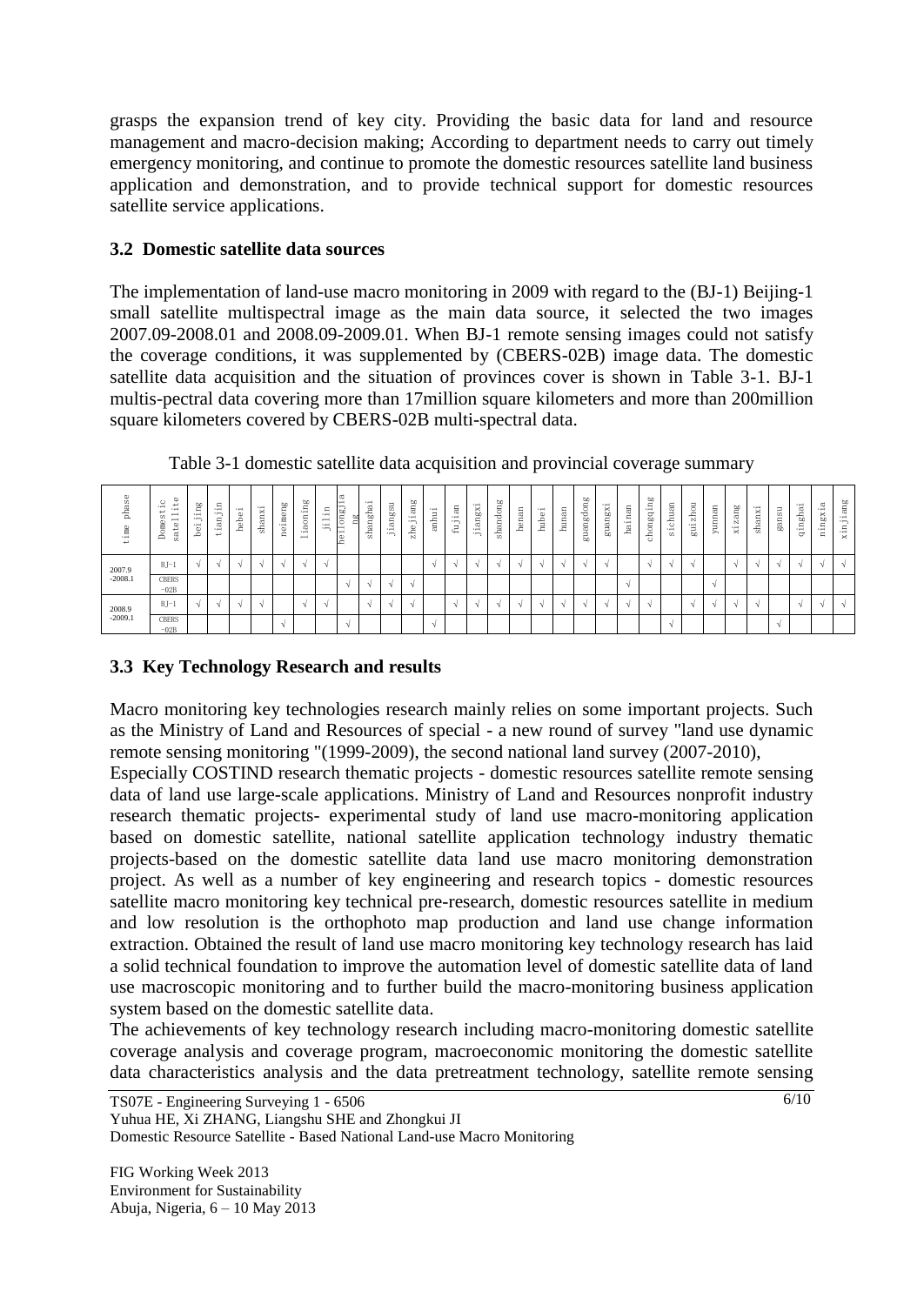imagery produced imaging products quality control techniques, the land use information quickly extract and classification accuracy evaluation techniques, land-use change information quickly extract and accuracy of evaluation techniques, the macro of monitoring outcomes storage and management technology, Basically completed parallel processing of land use macro-monitoring and collaboration prototype system development and macromonitoring data management system development, as well as the completion of a series prepared "standard of macro monitoring technical requirements based on domestic satellite data ", involving four technical provisions "land use macroeconomic monitoring and data processing technology standard" (relate to "macro monitoring of land use information extraction technology standards "(see Table 3-1), "land use macro monitoring results of standard" and " based on domestic resources satellite data of land use macro monitoring").





Fig. 3-1 Provincial, municipal ortho remote-sensing images



Fig. 3-2a Provinces of additional construction land number and area statistic (2007-2008)



Fig. 3-2b New construction land area classification and distribution characteristics (2007-2008)

FIG Working Week 2013 Environment for Sustainability Abuja, Nigeria, 6 – 10 May 2013  $7/10$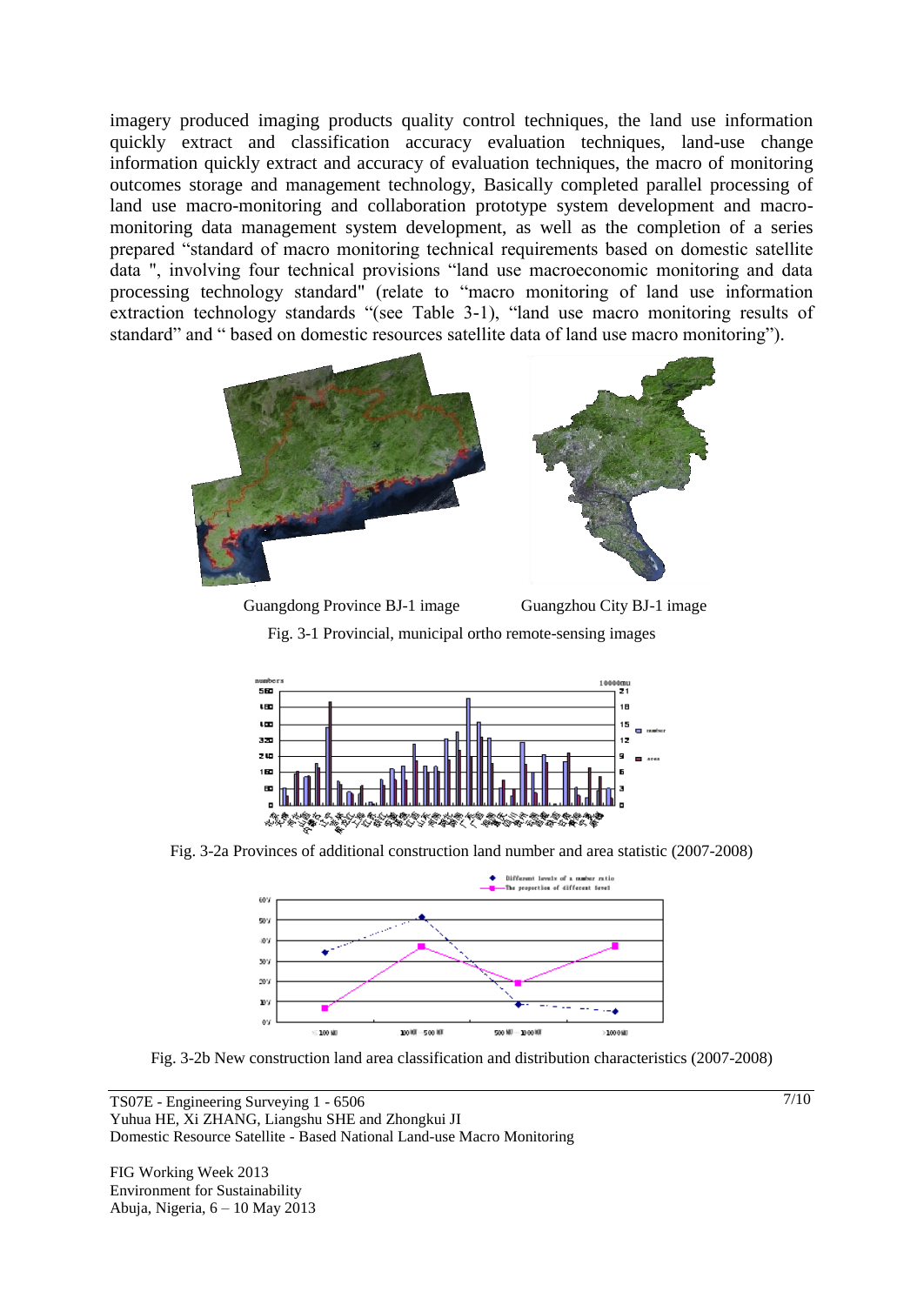

Fig. 3-2c New airport land area and distribution statistical chart (2007-2008)



Fig. 3-2d New port area and distribution statistical chart ( 2007-2008)

Macroscopic monitoring results are rich in content. After experiencing domestic resources satellite data source selection, remote sensing data acquisition, the orthophoto map production technical process, orthophoto map products (including the national, provincial and city, see Fig. 3-1), based on the base map to complete the macro-monitoring information extraction. Specific monitoring results include: national new construction land situation from 2007 to 2008, involving new construction land, the new airport site, the new port terminal space, new land for road use, and monitoring of the National Golf Course. And on this basis, to carry out a statistical analysis of the macro-monitoring results, involving the overall size of new construction land, new airport site statistics, new land for port statistics, new road use statistics, new construction with ground Points analysis of the contents of level, new construction land area distribution and land for golf courses, etc., see Fig. 3-2a-d.

## **4. CONCLUSION**

Through the implementation of the land-use macro monitoring, domestic resources satellite will play an increasingly important role in land and resource management. It will comprehensively study the Beijing-1 small satellite, China and Pakistan, the domestic environment the 1st resolution satellite data coverage ability, to understand the ability to support domestic resources satellite land use macroeconomic monitoring data and data source support capabilities. It will also analysis data coverage ability of the Beijing-1 small satellite, CZCS, HJ-1, to understand the ability to support domestic resources satellite land use macro monitoring data and data source support capabilities.

Macro-monitoring based on the domestic satellite data of key technology research and technical standards development to provide effective technical support and guarantee the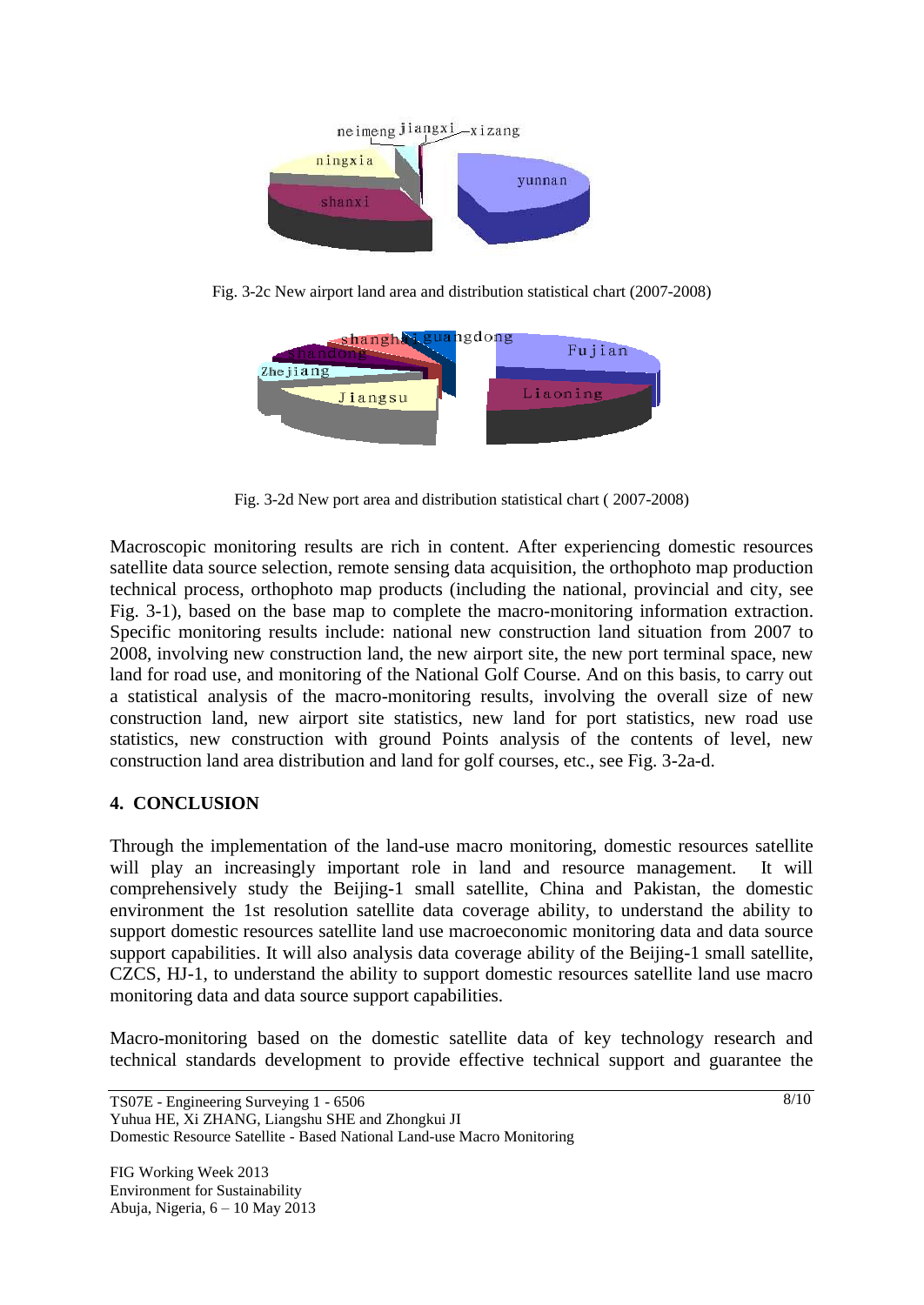successful implementation of macro monitoring land use. The domestic resources satellite industry has laid a solid foundation for applications, as well as to promote the construction and improvement of the macro-monitoring system.

It can quickly get to the national or regional land use trends through the macro- monitoring. The results of Macro monitoring provide services for the macroeconomic analysis and change "target" for micro-monitoring which can quickly find regional change with microscopic monitoring complementary. From the macro and micro levels, timely enactment of the national macro-control policies and land regulatory measures provide the basis for dynamic remote sensing monitoring system to improve the national land use.

With the continued development and growth of the satellite industry of China, as well as increasing levels of remote sensing technology, There will be more independently developed domestic satellite which will give more choices in remote sensing data and applied macroeconomic monitoring, resulting in more monitoring results with wide-ranging and indepth land and resources management.

## **REFERENCES**

- 1. Cai Yuan, Li Wandong. Land use dynamic remote sensing monitoring technology and method[M]. Geology Publishing House. Sep. 2011, Beijing.
- 2. Bai Shan, Zi Meng. SPO T satellite system performance and application Introduction[J]. GNSS World of China, 2003, (6): 39- 42.
- 3. Song Yuejun, Wu Shengjun, Feng Qi. Application Status of China Brazil Earth Resources Satellite[J]. WORLD SCI-TECH R&D, 2006, 28(6): 61- 65.
- 4. Chen Yiyuan. CBERS- 02B satellite was successfully launched[J]. Aerospace China, 2007, (10): 3-5.
- 5. Chen Yiyuan. China-Brazil Earth Resources Satellite[J]. Engineering Science, 2001, 3(3): 9-15.
- 6. Chen Yiyuan. China-Brazil Earth Resources Satellite and Application[J]. SPACE INTERNATIONAL, 2001, (4): 11-17.
- 7. Chen Yiyuan. Step onto a new stage of China's space technology resources -1 satellite<sup>[J]</sup>. International Space, 1998, (3): 1-11.
- 8. Zhang Qingjun, Ma Shijun. Characteristics and Technical Progress of the China-Brazil Earth Resources Satellite Technology[J]. Aerospace China, 2008, (4): 13-18.
- 9. Zhang Qingjun, Ma Shijun. Achievements and Progress of China-Brazil Earth Resource Satellite[J]. SPACECRAFT ENGINEERING, 2009, 18(4): 1-8.
- 10. Ge Bangjun. CBERS-02 and One Innovation of Small Satellites Successfully Launched an Arrow Binary[J]. SPACECRAFT ENGINEERING, 2003, (12): 16.
- 11. Editional Office. Resources III (ZY-3) Satellite[J]. SPACECRAFT ENGINEERING, 2012, (3): 50-54.
- 12. Tong Qingxi, Wei Zheng. Beijing-1 Micro-satellite and Its Data Application[J]. SPACECRAFT ENGINEERING, 2007, 16(2): 1-5.
- 13. Sun Zhongping, Xiong Wencheng, Wei Bin, etc. Image Quality Evaluation of HJ-1 Satellite CCD Sensor[J]. INFRARED, 2010, 31(9): 30-36.
- 14. Sun Zhongping, Wei Bin, Sen Wenming, etc. Data sharing policy and key techniques

Yuhua HE, Xi ZHANG, Liangshu SHE and Zhongkui JI Domestic Resource Satellite - Based National Land-use Macro Monitoring